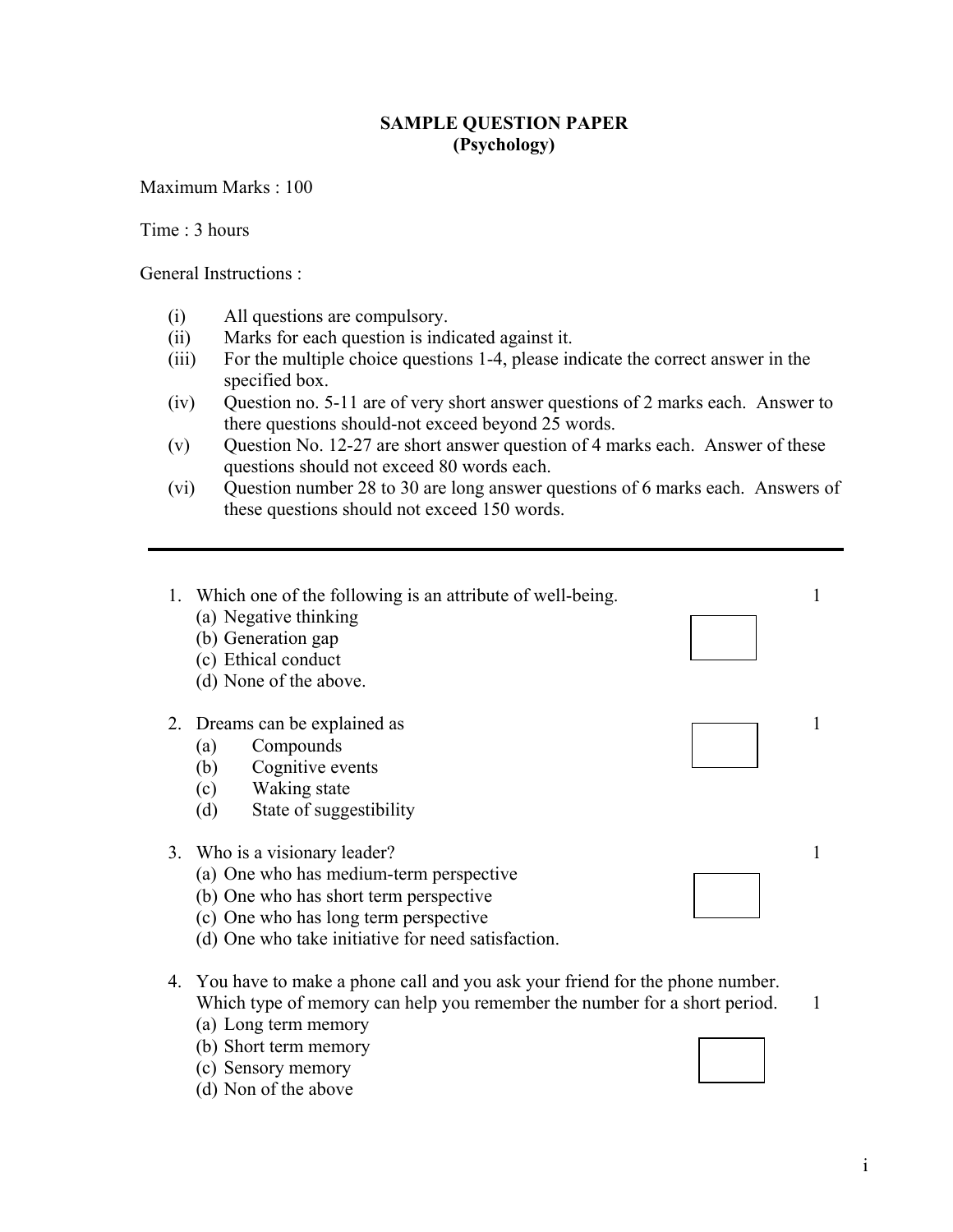| 6. | 5. What is a Psychological test?<br>What is long-term memory?                                         | $\overline{2}$<br>$\overline{2}$ |
|----|-------------------------------------------------------------------------------------------------------|----------------------------------|
| 7. | When the retinal image changes with distance, our perception does not change.                         |                                  |
|    | Why?                                                                                                  | $\overline{2}$                   |
| 8. | Distinguish between the sources of environmental stress and consequences of<br>environmental stress.  | $\overline{2}$                   |
|    | 9. Which types of job will you suggest for a 'Realistic' person and why? Give at least one<br>reason. |                                  |
|    | 10. Praveen is a good athlete but for some time he is feeling low and his performance is              |                                  |
|    | deteriorating. Suggest any two ways to improve his performance.                                       | 2                                |
|    |                                                                                                       |                                  |
|    | 11. Illustrate, with an example, how reward can increase job satisfaction.                            | $\overline{2}$                   |
|    | 12. List four fields of psychological studies and describe one in detail.                             | 4                                |
|    | 13. Briefly explain the importance of brain and its function.                                         | 4                                |
|    | 14. What is development? List the various stages of human development.                                | $\overline{4}$                   |
|    | 15. What is the role of family as a social unit? Explain briefly.                                     | $\overline{\mathcal{A}}$         |
|    | 16. Describe organizational climate and name any of its two determinants.                             | $\overline{4}$                   |
|    | 17. Analyze human being as organism.                                                                  | $\overline{4}$                   |
|    | 18. Give any two differentiation between depressants and stimulants.                                  | 4                                |
|    | 19. Explain the role of environmental influences on pre-natal development.                            | 4                                |
|    | 20. Analyze the effect of group on performance and risk taking behaviour.                             | $\overline{4}$                   |
|    | 21. Illustrate with examples the uses and abuses of propaganda and rumour.                            | $\overline{4}$                   |
|    | 22. Explain any one model of human environment interaction.                                           | $\overline{4}$                   |
|    | 23. Why is Yoga important for self-development? Discuss.                                              | $\overline{4}$                   |
|    | 24. Explain the concept of Panch Kosha. Explain any one in detail.                                    | $\overline{4}$                   |
|    | 25. Illustrate with example the importance of aged people for our society.                            | 4                                |
|    | 26. Explain time management as a strategy for mental health.                                          | $\overline{4}$                   |
|    | 27. "Yoga is a way of life". Explain the statement.                                                   | $\overline{4}$                   |
|    | 28. Describe any two Indian perspectives in understanding human nature.                               | 6                                |
|    | 29. What is motivation? Explain the Indian thought on motivation.                                     | 6                                |
|    | 30. What is conflict? Explain the various forms of conflict,                                          | 6                                |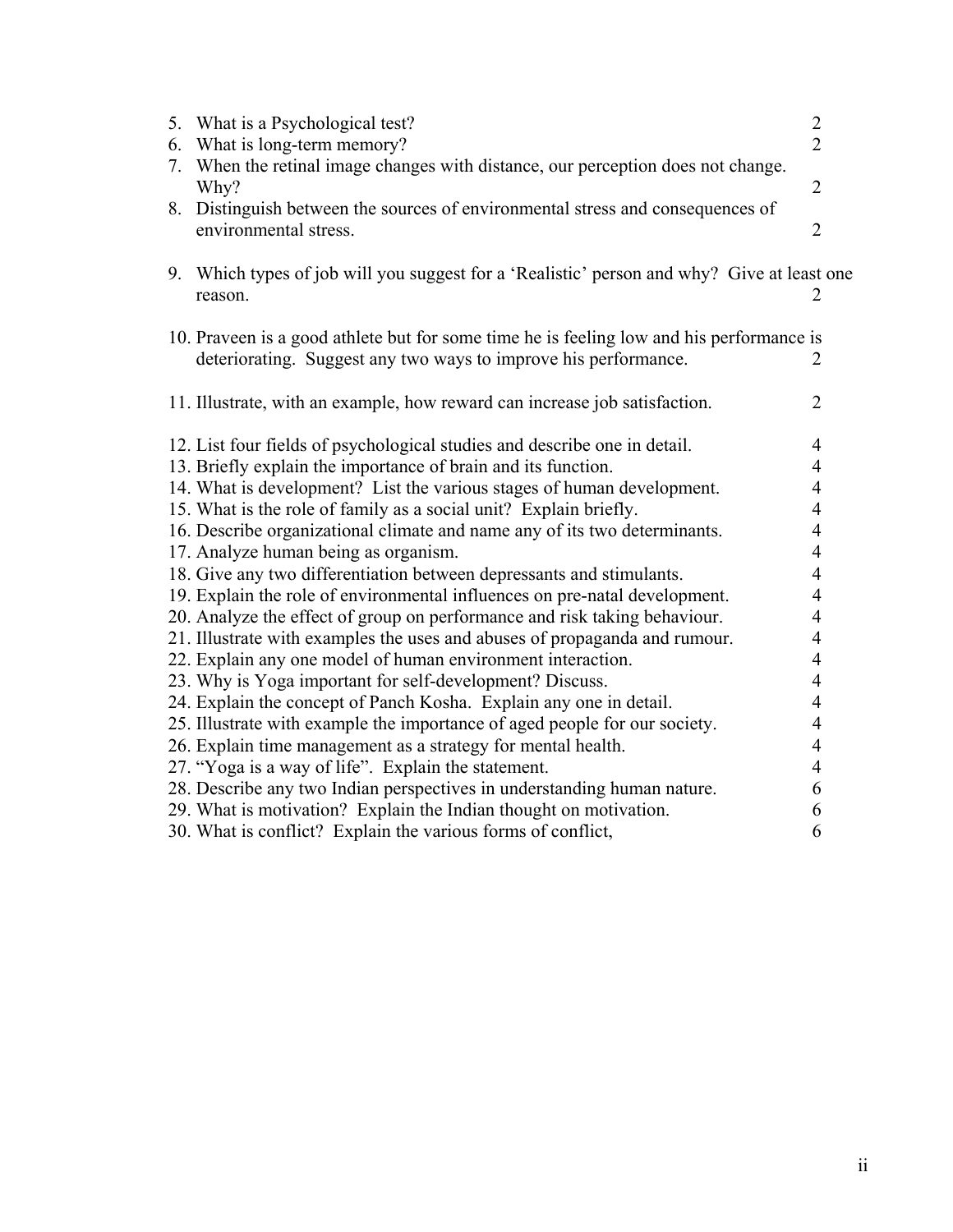## **MARKING SCHEME**

## **(Psychology)**

- 1.- C
- 2. B
- $3. C$
- 4. B

| 5.                                                                         | Tests are standardized tools to assess individual differences in areas like ability,<br>aptitude, personality etc.                                                                                                                                                                              | $\overline{2}$ |  |
|----------------------------------------------------------------------------|-------------------------------------------------------------------------------------------------------------------------------------------------------------------------------------------------------------------------------------------------------------------------------------------------|----------------|--|
| 6.                                                                         | Long Term Memory system is the memory system for the tetention of large amount<br>of information for long periods of time.                                                                                                                                                                      | 2              |  |
| 7.                                                                         | Due to size constancy, because the perceived size remains constant, either perceive it<br>closely or from the distance.                                                                                                                                                                         | $\overline{2}$ |  |
| 8.                                                                         | Sources of environmental stress are demands made by environmental factors on the<br>process and consequence is the person's response to those demands.<br>2                                                                                                                                     |                |  |
| 9.                                                                         | Mechanic, engineer, electrician, tool designer etc. because they have good motor<br>coordination skills.                                                                                                                                                                                        | $\overline{2}$ |  |
| 10.                                                                        | Any two relevant reasons.                                                                                                                                                                                                                                                                       | $1 + 1 = 2$    |  |
| 11.                                                                        | Any relevant example                                                                                                                                                                                                                                                                            | 1              |  |
| 12.                                                                        | 1) Physiological psychology<br>2) Congnitive psychology<br>3) Comparative psychology<br>Developmental psychology<br>4)<br>Social psychology<br>5)<br>6) Personality psychology<br>7) Clinical psychology<br>8) Educational psychology<br>9) Industrial psychology<br>10) Counselling psychology |                |  |
| $\frac{1}{2}$ X 4 + 2 = 4<br>List any four and describe any one in detail. |                                                                                                                                                                                                                                                                                                 |                |  |

- 13. Structure of brain and brief description of<br>(i) Brainstem and cerebellum
	- Brainstem and cerebellum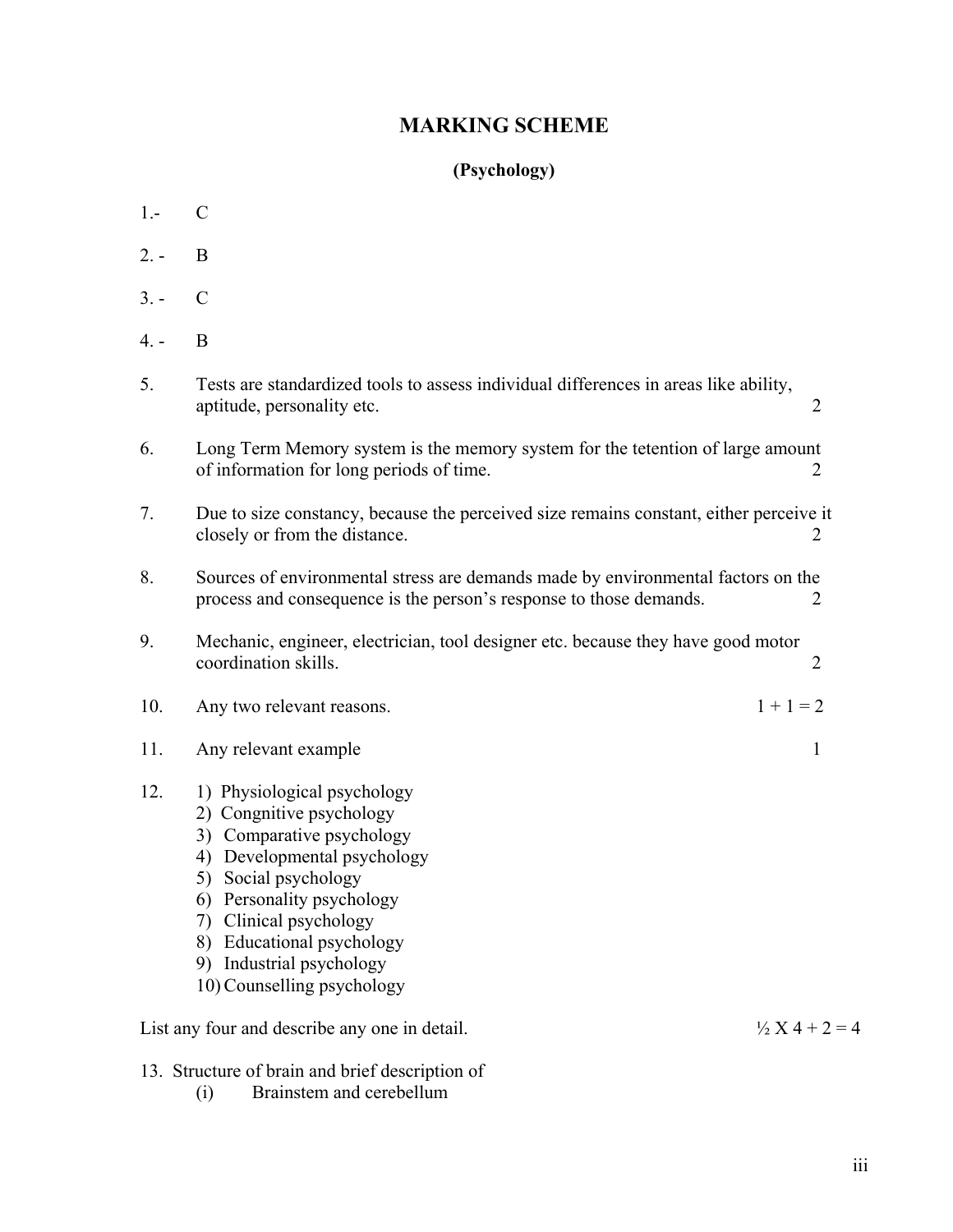| (ii) | Limbic system |
|------|---------------|
|      |               |
|      |               |

(iii) Cerebrum

- (iv) Cortical lobes  $2 + 2 = 4$
- 14. Development is the process by which organisms grow and change systematically over the entire life period. Stages of human development.

(a) Pre natal (b) Infancy (c) Early childhood (e) Middle childhood (f) Early adulthood (g) Middle adulthood (h) Old age  $1\frac{1}{2}+2\frac{1}{2}=4$ 

- 15. Role of family as a social unit - advantages of family  $2 + 2 = 4$
- 16. Organizational climate is a set of characteristics that describes an organization, distinguishes one organization from the other, are relatively enduring and influence the behaviour of people in the organization.

Determinants – Organizational structure, technology, texternel environment, management policies and practices.

 $2 + 2 = 4$ 

- 17. Description of the human being as a product of person-environment system. 4
- 18. (1) Depresant reduce behavioural output and activity is CNS.
	- (2) Large doses can result in paralysis of the brain centers.
	- (1) Stimulants induce feelings of energy and activation
	- (2) Raise blood pressure and heart rate and result is emotional crash.  $2 + 2 = 4$
- 19. Explanation of the role of environmental influences of prenatal development. 4
- 20. Performance is facilitated, increased arousal, People take greater risk while 4 working in a group.
- 21. Propoganda Meaning and uses, 4
- 22. (1) Man subjugated to nature  $1\frac{1}{2} + 1\frac{1}{2} + 1 = 4$ (2) Man over nature (3) Symbiotic relationship between man and nature. (any one model) 4
- 23. Importance of Yoga for self development.

## 4

- 24. Human personality is made up of five koshas-Annamaya, Pranamaya, Monomaya, Vijnanmaya, Andandmaya, kosha. (Explain any one in detail)  $1 + 3 = 4$
- 25. (i) Cultural transmission is facilitated